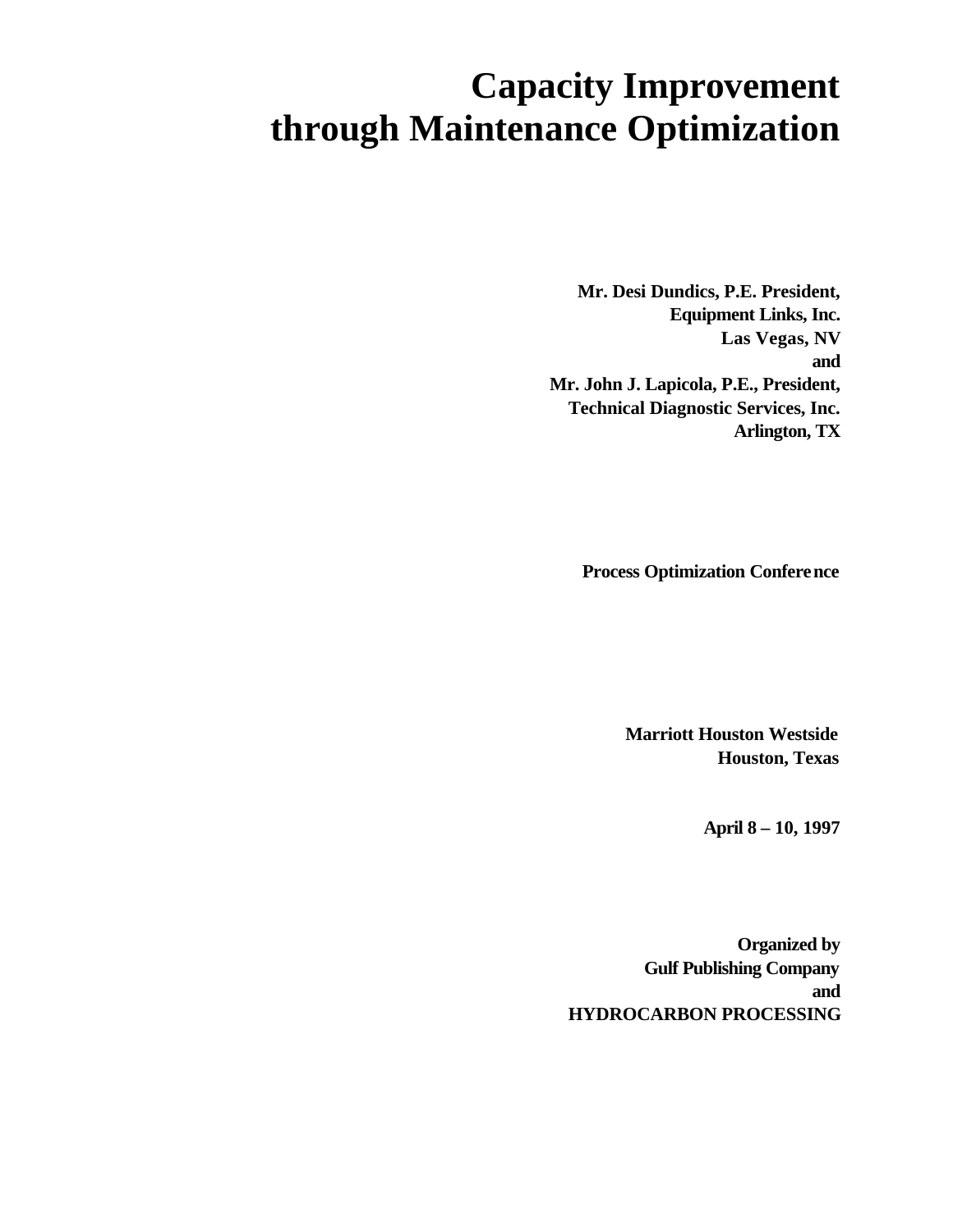# **Capacity Improvement through Maintenance Optimization**

*5 Essential Elements for every Asset Management Program*

Presented by: Mr. Desi Dundics, P.E., President, Equipment Links, Inc. Mr. John J. Lapicola, P.E. President, Technical Diagnostic Services, Inc.

### **Overview and Vision**

Today's dynamic forces are reshaping how companies are doing business. Business process reengineering has demonstrated that new technologies and methodologies are available today to combat competition and tackle the challenge of increasing profits while improving the reliability of plant assets. The culture of the organization must change to recognize that "maintenance" is not just an evil expense that rears it ugly head when production and operations need their help; but rather that "maintenance" is a process that directly impacts "capacity", and that "capacity" drives the profits of the corporation.

It is easy and traditional to look at a tank of raw materials that is 80% expended and say that unless we add to the tank, we will only be able to produce *xxx* more pounds of product. Then why is it that we don't look at a pump or motor, for instance, with the perspective that it only has yy*y* amount of product that it can produce before it is degraded past the point of acceptable performance?

One additional challenge is to reduce costs while executing your new maintenance program. The area of maintenance, for many companies, is the single, largest, controllable cost within an operating system. The goal for all of these

companies should be to transform their maintenance process into a "proactive" environment, where they experience all of the benefits of having maximum control over their maintenance issues. New technologies and methodologies are available today to put into practice these challenges that will elevate them to "world class" levels.

> *The area of maintenance, for many companies, is the single, largest, controllable cost within an operating system*.

Follow the 5 essential elements of maintenance optimization and you will get dramatic improvements not only in production capacity, but a greatly more knowledgeable workforce and work group service team.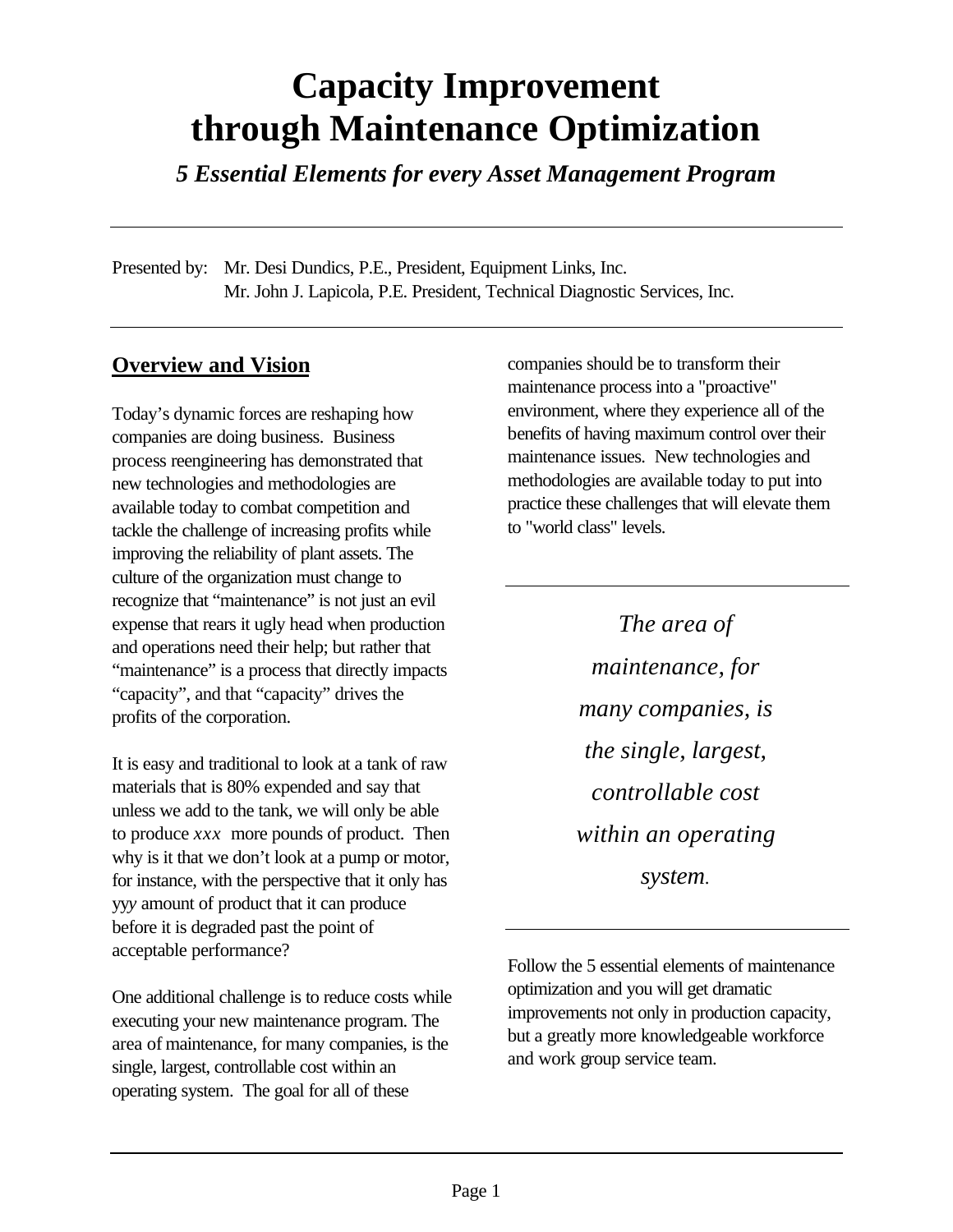### **The meaning of Business Process Reengineering as it relates to Maintenance**

To meet our capacity improvement goals may require that we completely reevaluate how we do business, and how we do maintenance. Let us term this process … "maintenance optimization."

With the help of Michael Hammer and Steven A Stanton from their book The Reengineering Revolution, let's make sure that we all understand this often, misused and simply abused term.

The purpose of the maintenance optimization process is to offer fundamental rethinking and *radical redesign* of business *processes* to bring about *dramatic* improvements in performance.

*Dramatic* improvement is not about making marginal changes, such as 5% to 10% improvements, but rather about making quantum leaps in performance, achieving breakthroughs.

*Radical* means going to the root of things. The optimization process is not about improving what already exists. Rather, it is about throwing it away and starting over; beginning with the proverbial clean slate and reinventing how you do your work.

*Process* recognizes a group of related tasks that together create value for the customer. Taking tasks individually, not one of these activities is of the slightest interest or value to the customer. The customer's only concern is with the end result.

Maintenance optimization is about how work is done. We often think of design as applying only to products. Yet, maintenance optimization is based on the premise that the design of processes - how work is done - is of essential importance. The starting point for organizational success is well-designed processes.

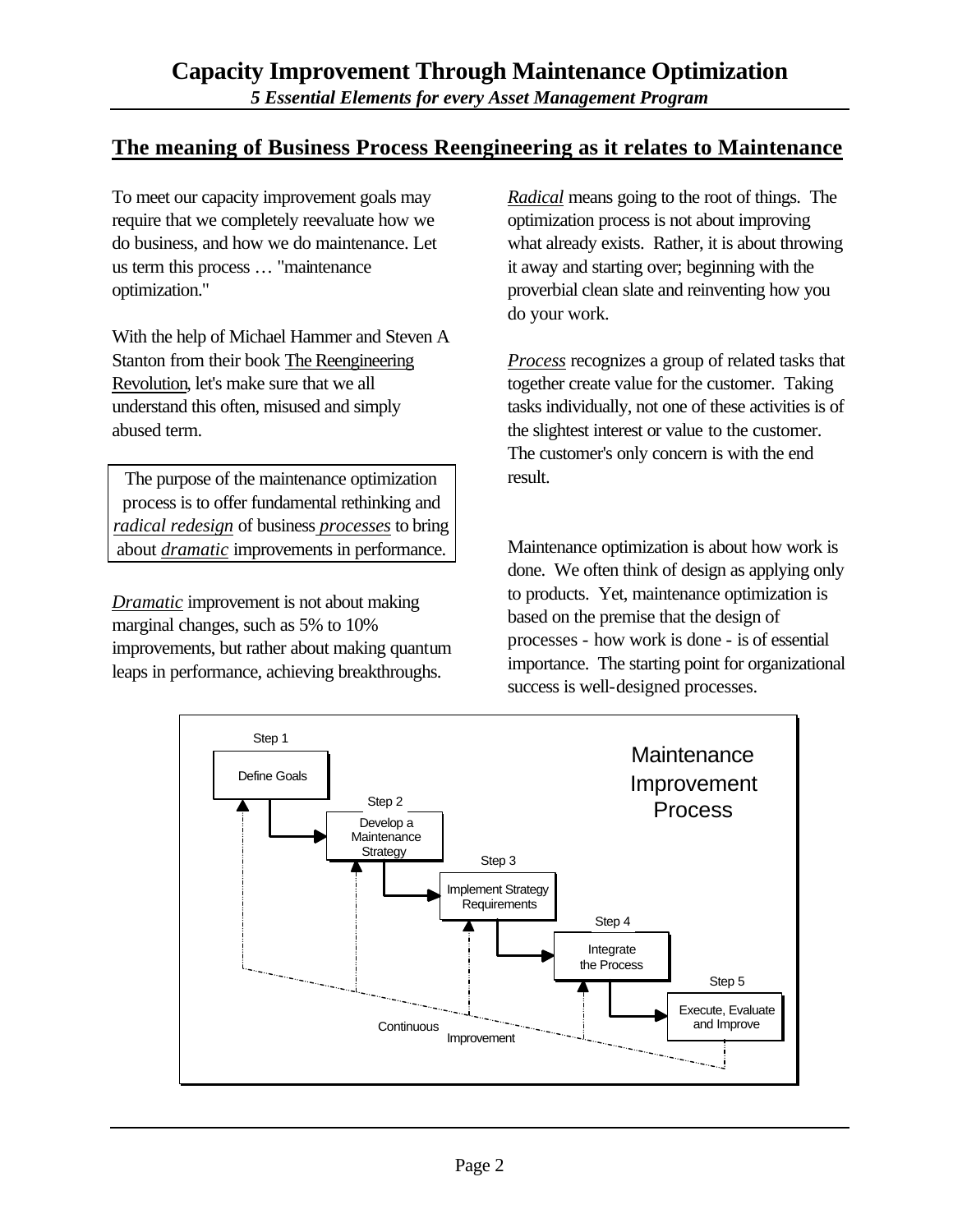# **Step 1 Define Goals**

Prior to embarking on any new process, clearly define the targets and objectives, and communicate those goals to every member of the team.

Some goals will be broad and general because of a well documented history, while other goals will be crisp and to the point. All goals must be measurable and contained within a specific time reference.

The goals are extremely important because they establish the measures of effectiveness by which to evaluate whether or not the program is successful. They also provide the guidelines for continuous improvement during the entire duration of the program.

Typical goals for a capacity improvement and maintenance optimization process would be:

- Improve overall system availability by  $\_\_\%$
- Improve customer satisfaction index by  $\_\_\%$
- Decrease maintenance expenditures by  $\%$
- Decrease unplanned outages by  $\_\_\%$
- Decrease annual equipment replacements by  $\%$
- Improve craft skill and cross-training knowledge by \_\_\_ %
- Decrease personnel overtime by  $\%$
- Improve the documentation of equipment problems by \_\_\_ %
- Implement automated work order processing for services centers by {date}
- Reduce the number of safety related incidences by \_\_\_ %

# **Step 2 Develop Formal Maintenance Strategies**

Cost effective maintenance clearly improves the company's bottom line. Equipment reliability is improved, equipment life is extended, product quality is improved, and capacity goes up. The net effect is an improvement in the overall equipment effectiveness (OEE), achieved by increasing the combination of factors associated with availability, capacity and quality.

The key issue in order to achieve improved OEE is therefore …

> "What is the best process by which to maintain and operate the critical and important equipment?"

World class organizations are rapidly discovering that the best maintenance strategies consist of a mix of time-based, condition-based, and run-to-failure tasks. Strategies are developed by understanding the functions of the equipment and systems, understanding how degradation and failure impact the ability to meet those functions, and then generating regular tasks that should be performed on that equipment. This is the desired result of Reliability Centered Maintenance (RCM), but experience has shown that the traditional methods of performing RCM are expensive, paper intensive, and difficult to implement.

> *Do RCM, but make sure you*

*do it right.*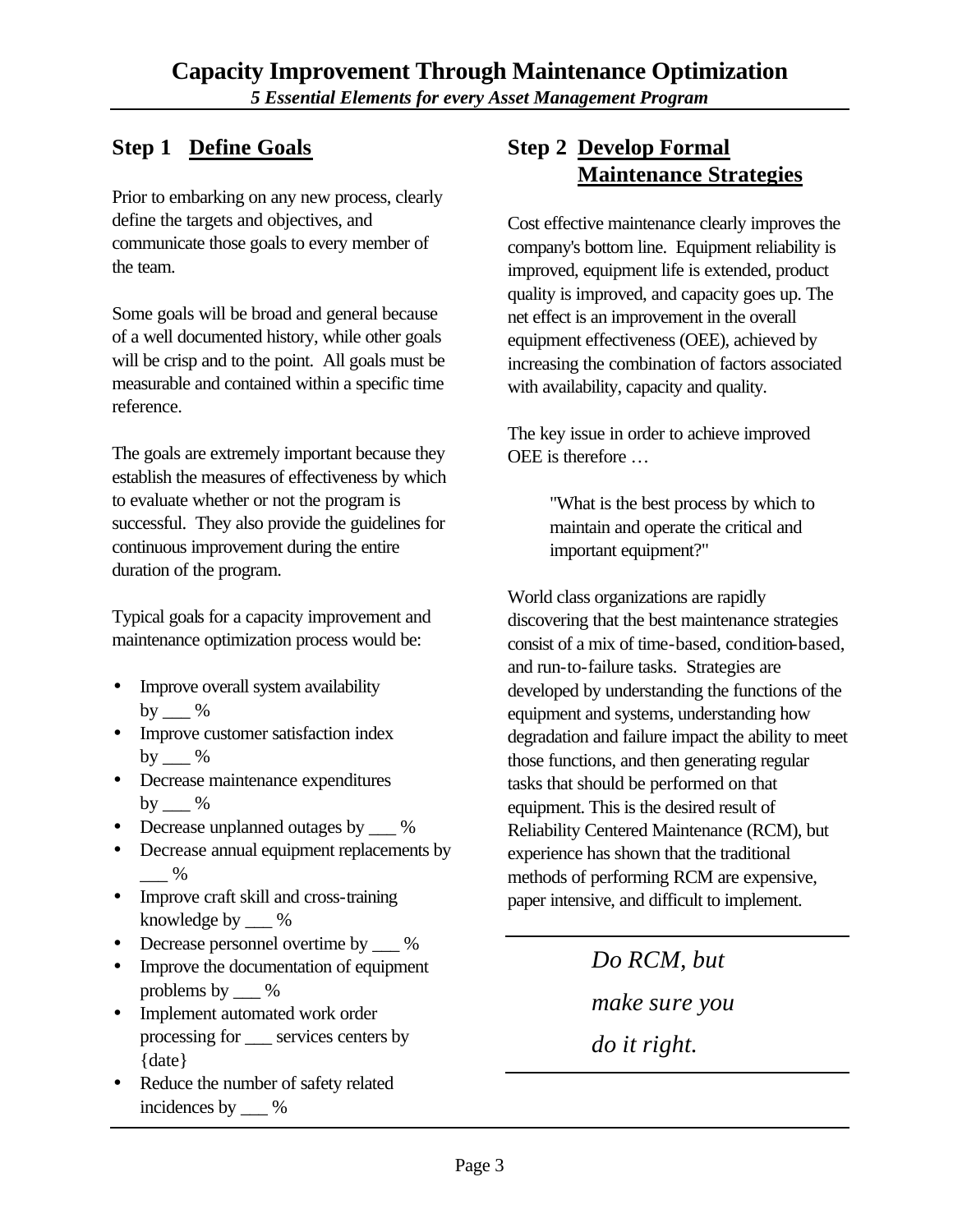When performed correctly, the RCM maintenance strategies will address the following key areas:

- What are the "right" things to do, on a consistent basis, to keep the equipment running better and longer?
- What tasks are we currently doing that seem to have little value, and can be eliminated?
- Are there some technologies better than others at providing the condition assessment information that we need.
	- good condition assessment information is critical when it comes to building confidence toward eliminating maintenance tasks that have been being done for many years.
- What monitoring instrumentation would be cost beneficial to install or acquire?
- What are the best "frequencies" to perform tasks in order to get the maximum benefit?

There have been many lessons learned from both successful and unsuccessful RCM endeavors. Some of these lessons learned are shared here.

- The key to good results is an excellent strategy. The result of the program seems to grow exponentially with the effort expended in the early RCM strategy development phase.
- Get broad buy-in on the maintenance strategy at all levels. Increased buy-in improves the success of execution. Better buy-in is achieved if everyone understands

the process and is offered some opportunity of involvement on the strategy development phase.

- Use good RCM software that promotes faster and easier development. RCM Strategy Plus<sup>TM</sup> is designed for streamlined development with maximum interface to the entire maintenance optimization process. Contact the author for inquiries and information.
- Implement RCM strategies as soon as they become available. Don't wait to implement several at the same time, as this delays the potential results.

As these strategies become implemented, the maintenance philosophy will transform from being a "reactive" program to a "proactive" program. In other words, corrective maintenance requirements will be replaced by tasks that are designed to prevent failure. The net effect is positive control over the equipment, resulting in positive control over the process.

# **Step 3 Implement Strategy Requirements**

Implementation of the strategy requirements concentrates on the resources that are necessary to be able to execute your new program.

Specifically, these resources are:

1. New enabling technologies, including an integrated information system and monitoring instrumentation.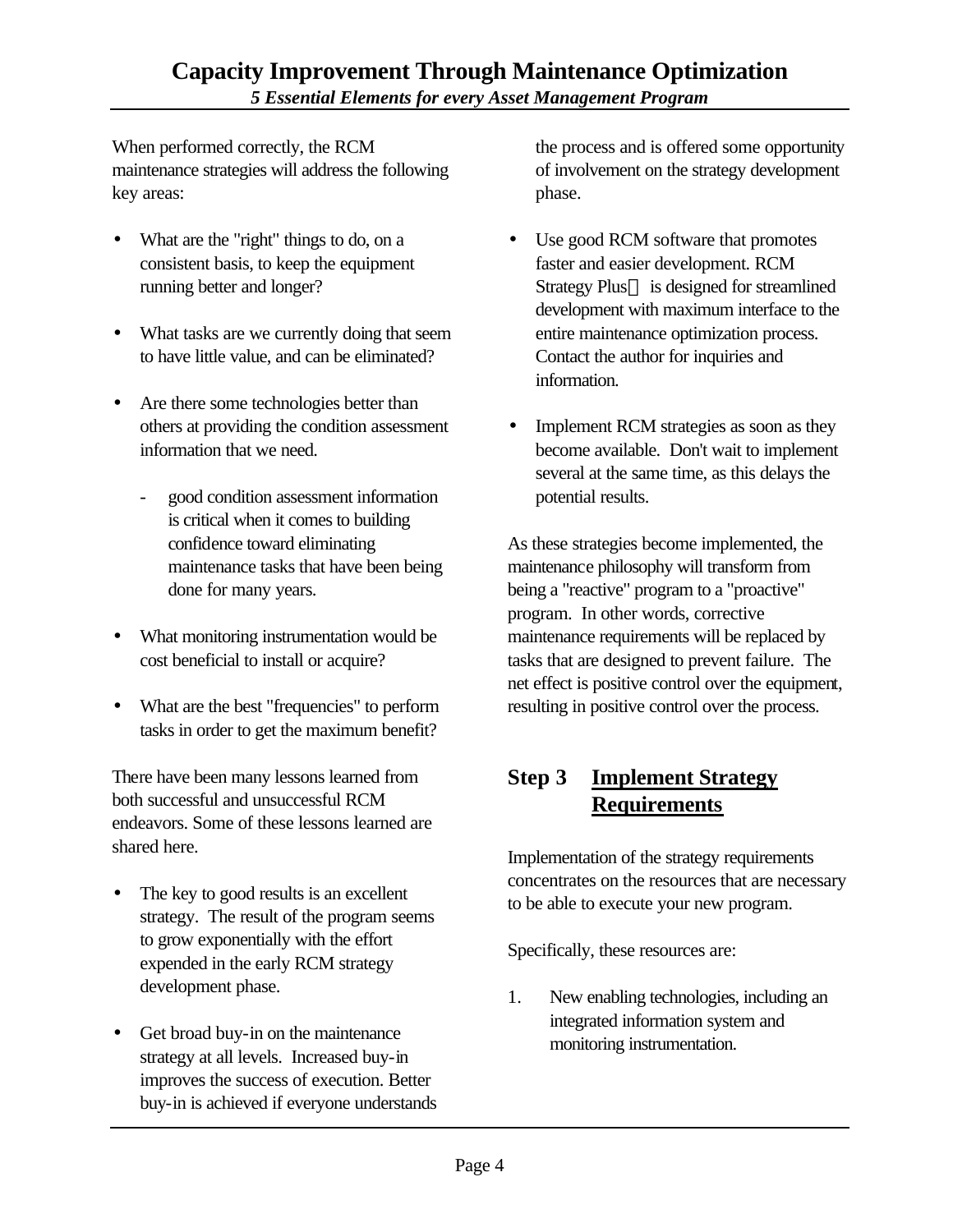#### **Capacity Improvement Through Maintenance Optimization** *5 Essential Elements for every Asset Management Program*

- 2. Computerized Maintenance Management System (CMMS)
- 3. Maintenance procedures.
- 4. Operator & technician training

#### *New Enabling Technologies*

If the maintenance organization wants to make better business decisions about their equipment, then they absolutely need two things.

- They need to have better information about the condition and performance of their equipment, and
- They need to know how to consistently use that information.

There are a number of new technologies that are available to provide better information about the condition and performance of equipment. Classified under the general category of "predictive" tools, these would include such technologies as vibration analysis, thermography, motor analysis, performance trending, etc. The list is huge, and most of them are very good at providing the information that they advertise within their "niche" specialty. The biggest disadvantage of most of these technologies, is that they fail to adequately integrate their information to the information from other technologies in order for the operator to make a better "correlated" assessment.

The second issue is personnel related, and it is becoming more critical as the work force is rapidly losing the senior "knowledge experts" and replacing them with junior, inexperienced staff. There needs to be a way to capture this expert knowledge from the most senior staff, and package it in a way that it is available to

every member of the team for optimum diagnostic and trend analysis. *EQL TAPSÔ*

EQL's Total Asset Performance Solution provides the functionality to meet those two needs. It incorporates a number of industry proven tools that integrate with the "predictive" monitoring instruments, and also builds "expert" diagnostic rules using those monitored parameters based on the knowledge of the most senior technicians and engineers.

One of the tools in EQL TAPS™ was developed in response to the U.S. Navy's simple directive from the Pentagon:

> *"Operate and maintain the fleet for 40% less cost without sacrificing readiness."*

In 1990, the Navy began testing this system aboard ships, and results were so outstanding, that in 1992, the Navy identified this system as the core technology around which to implement condition-based and diagnostic monitoring.

In 1996, this technology was transitioned to a commercial environment with the processes and methods used by most utility and industrial applications. This technology and the associated methodology offers the radical redesign of business processes and dramatic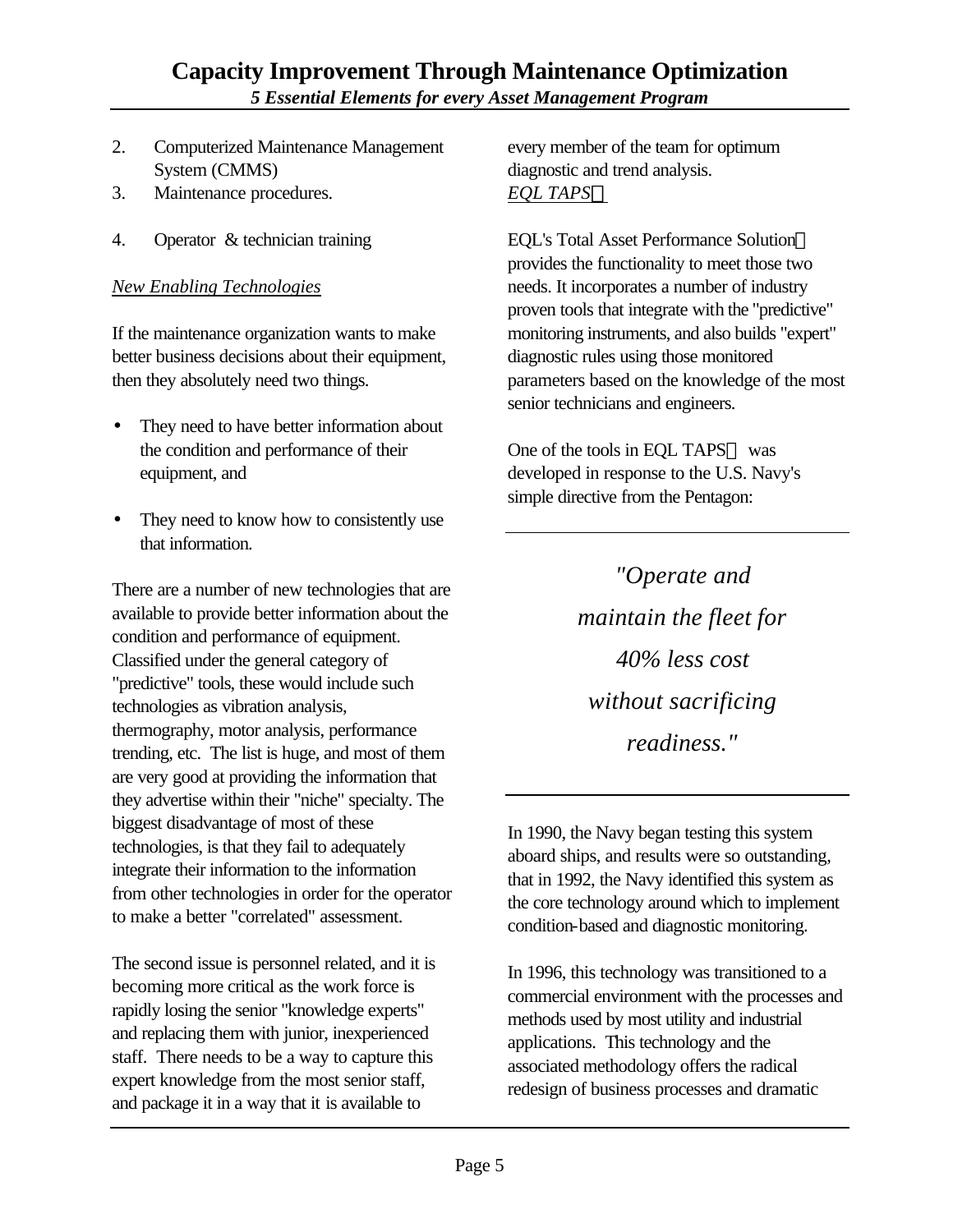improvements in performance that maintenance optimization strives to achieve.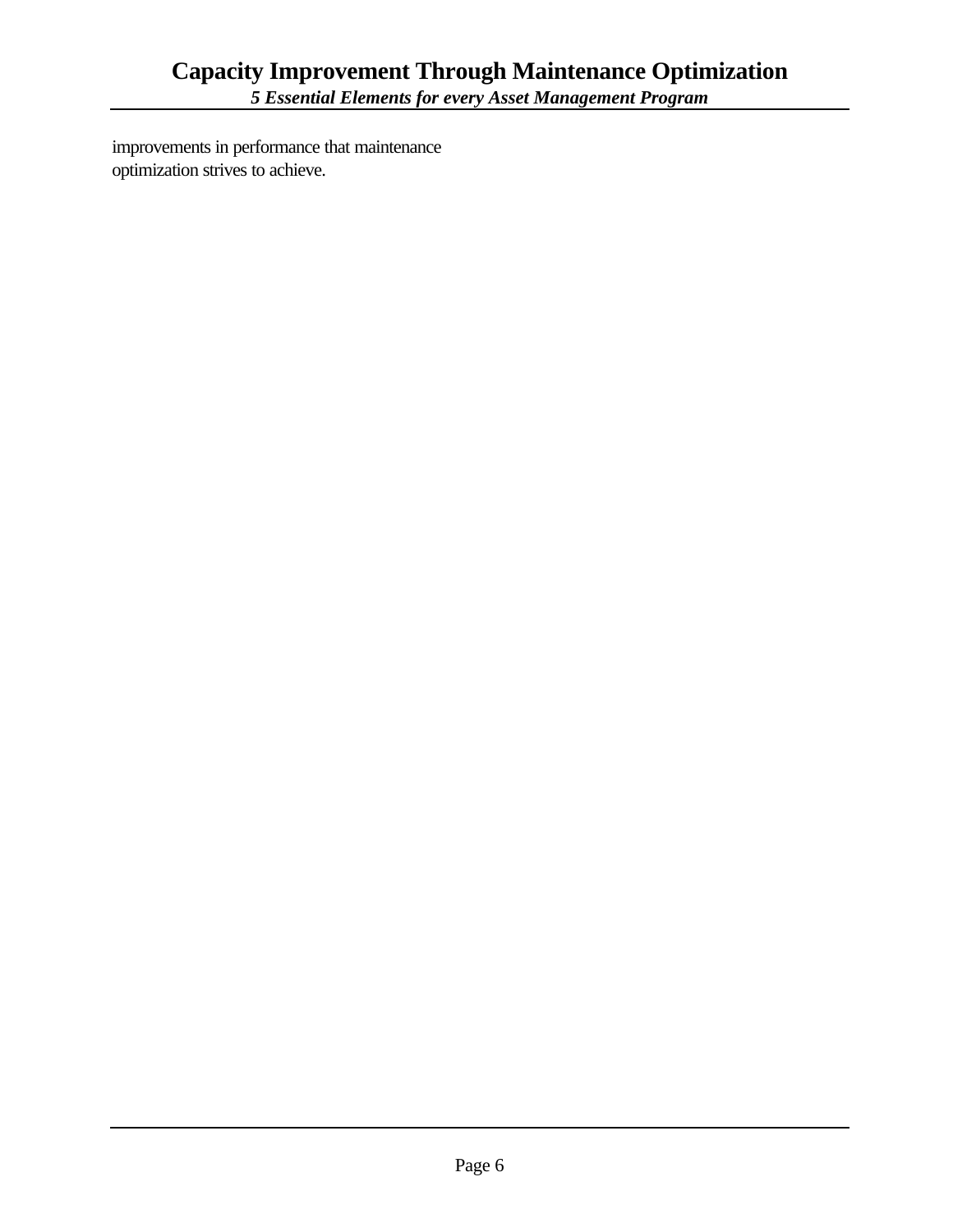#### *CMMS Implementation*

An effective computerized maintenance management system is critical to the optimization process. Considering the thousands of companies that sell them, and the large volume of literature about them, it would be very surprising to discover an industrial company not using a CMMS in some form or another.

Regardless of who's CMMS is being used, maybe even in-house developed, experience has proven one point.

> *An effective CMMS is the one that gets used, not the one that costs more or has the most features.*

# *Keep it simple !!*

The implementation of a CMMS is always a difficult experience, but if performed properly should exceed expectations. Particular areas of difficulty usually include a change in culture, initial training, conversion of data from the old system, and often accompanied by new hardware unfamiliar to the users. Carefully selected consultants can help ensure that this is a pleasant and successful experience.

#### *Maintenance Procedures*

As the strategies get executed and the maintenance tasks are performed, the only way to apply consistency to the performance of

those tasks is to follow a formal procedure. Technicians without discipline will ignore procedures under the illusion that their knowledge is adequate and they don't make mistakes. We wish to congratulate those technicians for their knowledge and skills, and the authors humbly admit that we don't stand up to such perfection.

But when the equipment maintained by such a technician fails, (usually repeatedly), then typical questions that arise might be:

- were the replacement parts defective?
- was the equipment operated in a manner it wasn't designed for?
- what is the failure history of similar equipment, and are they maintained the same way?
- was the proper procedure performed, and does the procedure need to be modified?
- did the technician(s) fail to perform any step of the procedure, or perform one of the steps improperly?

Without written procedures these questions will rarely be answered properly, and the equipment will have to fail several times before the real reason becomes known.

Procedures not only add consistency to the maintenance process, provide a means for improved training to junior technicians, but also eliminates many of the above questions and allows the investigator to focus on fewer potential causes of the problem.

#### *Operator Training*

Operator training follows very closely to the comments associated with maintenance procedures. If the equipment strategy dictates that equipment be operated in a certain way,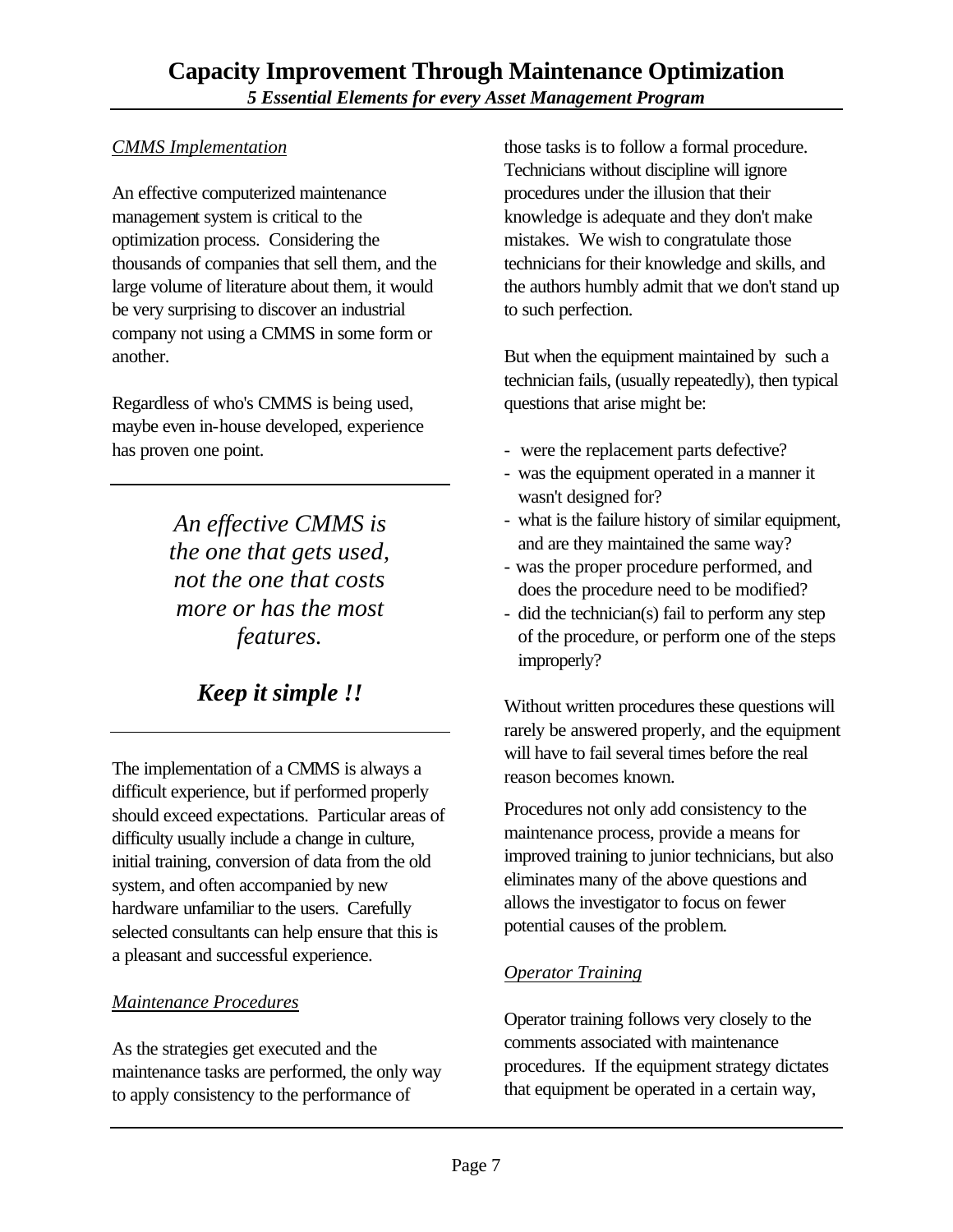then operators need adequate training to do their jobs properly. Enough said.

## **Step 4 Integrate the Process**

If you've succeeded in developing all of the individual pieces of the maintenance optimization program discussed so far, you're doing very well. You will see improvements, and you have the framework for continued success. But it's still not world class.

The competition is doing all those things too.

The next requirement is to integrate all of the above elements into a common architecture so that all information is available to every member of the team, all the time.



The power of maintenance optimization is that information and knowledge drive the business decisions. No longer acceptable is the process that would takes days and weeks to gather accurate information and to act on it, especially when it comes to equipment reliability and unplanned downtime.

The information infrastructure is available to integrate all of the above elements, and the successful companies are designing today's processes to meet tomorrow's needs.

# **Step 5 Execute, Evaluate and Improve**

As with all processes, achieving the desired proactive environment will take time and continual adjustments during the journey.

The defined goals and measures of effectiveness must be evaluated regularly to determine how successful the strategy and the execution of the strategy actually is. Normally, a combination of reliability engineers, manufacturing managers, and business managers comprise the team to evaluate the progress of the program.

If the goals were achieved too easily, then they need to be modified to shoot for higher limits. If it appears that the goals might be unachievable, then perhaps the strategies or the execution may need adjustment before actually relaxing the goal. In either case, continual improvement is essential as is continuous communication to all of the team members.

## *SUMMARY*

We hope that this article has been thought provoking and has helped you identify areas in your plant that can benefit from a reengineered management program.

The maintenance optimization adventure can be an extremely rewarding experience, and the authors wish you the best of luck in your journey.

We would appreciate your questions or comments. Please don't hesitate to call either: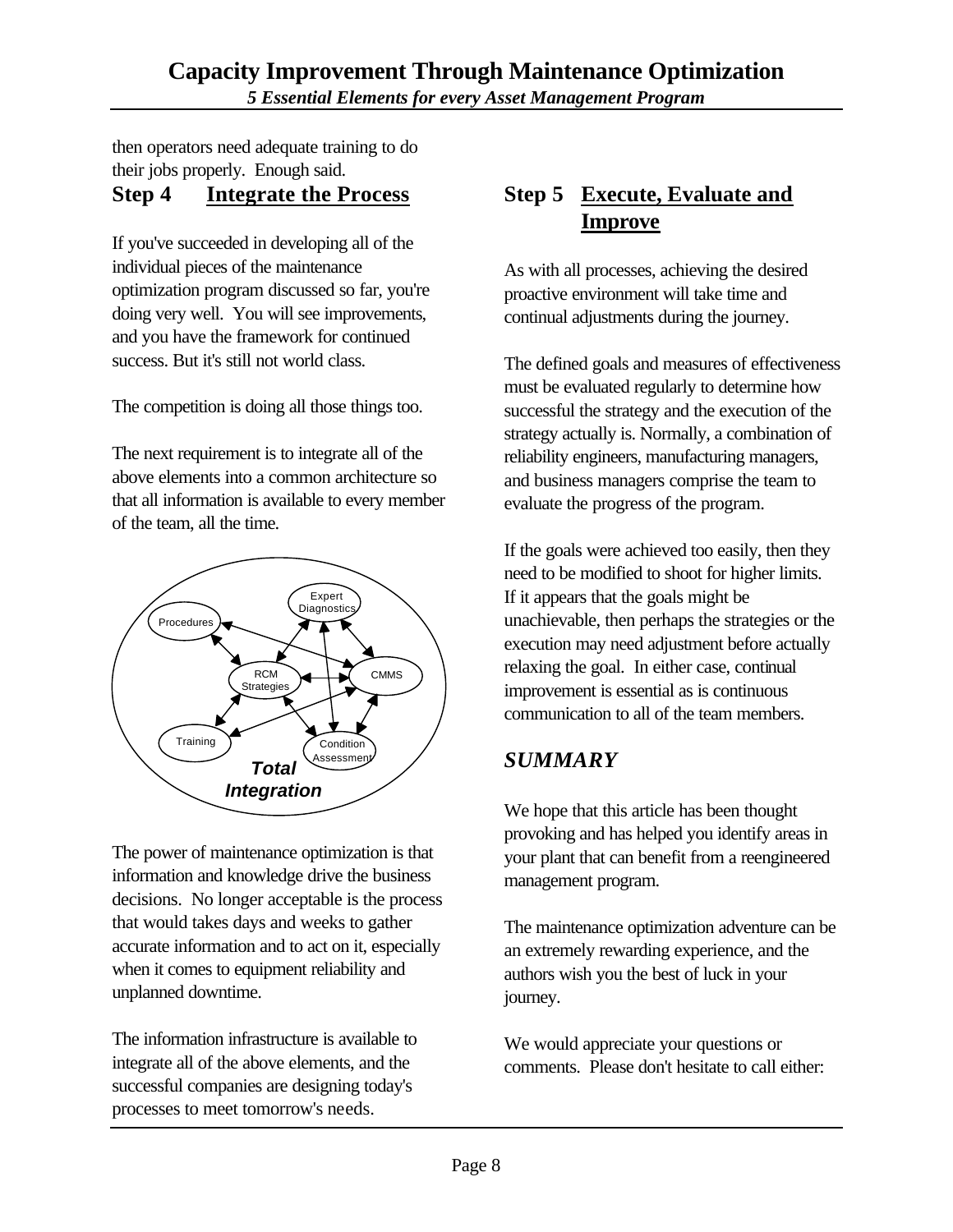Desi Dundics, PE (EQL) at (410) 431-5133 or John Lapicola, PE (TDSI) at (817) 465-9494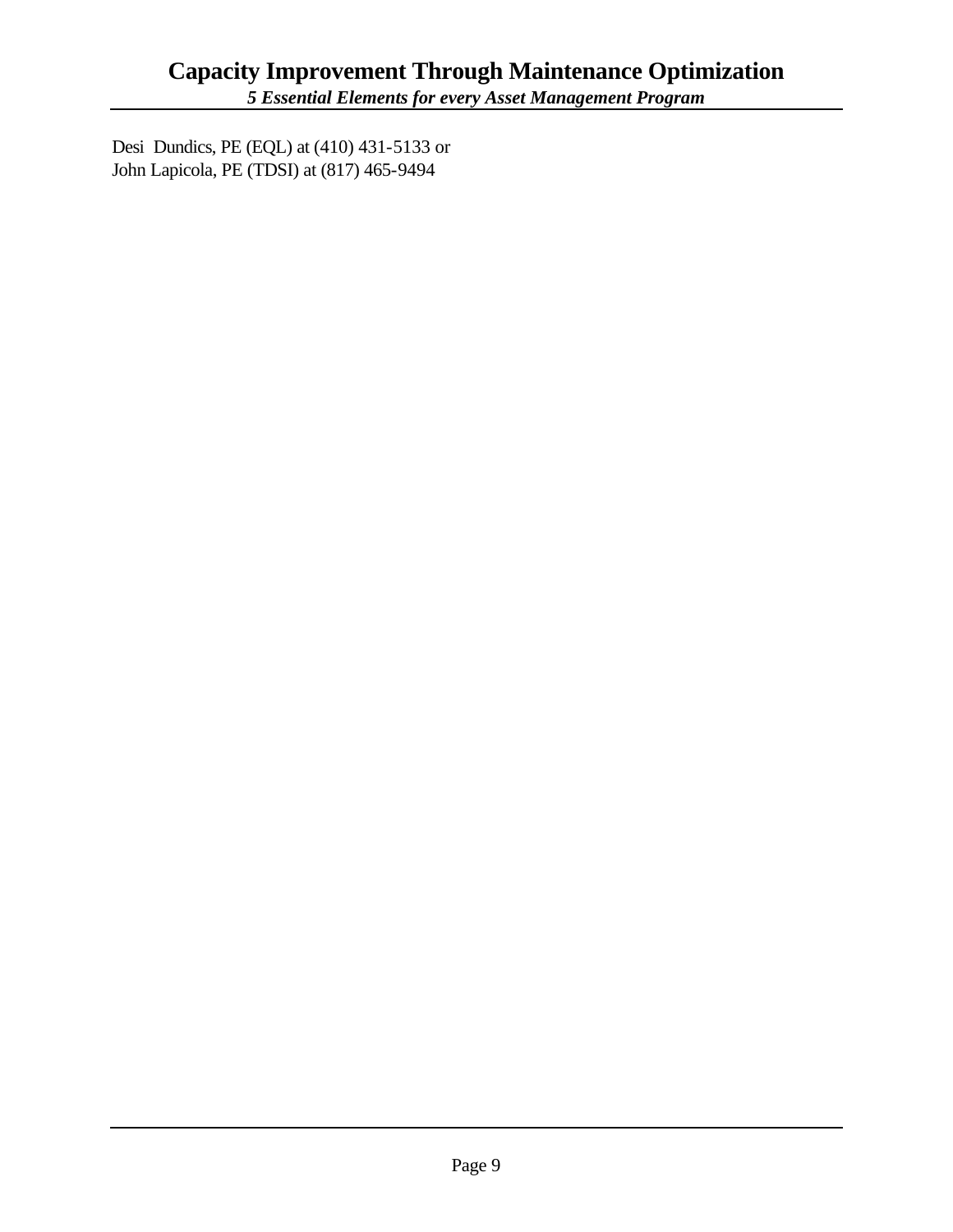# **Mr. Desi G. Dundics, P.E.** (Co-Author)

Equipment Links, Inc. 6345 S. Pecos Rd., Suite # 202, Las Vegas, NV 89120 (702) 454-1939 fax (702) 454-6676

Mr. Desi Dundics is President and Founder of Equipment Links, Inc. (EQL). EQL is a leading integration and consulting company in the field of asset management and equipment condition assessment. Recent products that have been developed by EQL and available to the commercial industry for asset management include:

> *RCM Strategy Plus EQL TAPS EQL AMMO*

Mr. Dundics has over 22 years of experience in the nuclear, utility, and general industry with particular emphasis in the areas of equipment reliability and plant operations.

Mr. Dundics graduated with honors from the U.S. Naval Academy in 1975, and qualified as Chief Engineer for Navy Nuclear Propulsion Plants after performing duties as Reactor Training Officer, Principal Assistant, and Chemistry and Radiological Controls Officer. Also served on the Nuclear Mobile Training Team (MTT) to prepare all nuclear ships for successful acceptance by the Operating Reactor Safeguards Examining board.

After leaving the Navy, Mr. Dundics worked with NUS corporation managing on-site start-up and operations contracts, Gilbert Commonwealth as an Instrumentation and Controls Engineer, and was an integral member of the U.S. Navy's Advanced Research and Development Team as consultant in the development on a state-ofthe-art integrated condition assessment technology. He is a registered Professional Engineer, and has held

positions on the board of Regional High Technology Councils.

# **Mr. John J. Lapicola, P.E.** (Co-Author)

Technical Diagnostic Services, Inc. 4300 Beltway Place, Suite 120 Arlington, Texas 76018 (817) 465-9494 fax (817) 465-9573

Mr. John Lapicola is President and founder of Technical Diagnostic Services, Inc. (TDS). TDS is a leading electrical and instrumentation testing and maintenance, and technical consulting company. TDS resulted from a management buyout of AVO Multi-Amp Services. Corp. which was a leading provider of the same services for over 25 years in the United States and the United Kingdom.

Mr. Lapicola has over 25 years of experience in the nuclear industry with particular emphasis in the areas of testing, startup and plant operations.

Formerly, Mr. Lapicola served as President of AVO Multi-Amp Services Corp. and AVO Technical Services, Limited. Mr. Lapicola was also Director of the AVO Multi-Amp Institute, America's leading provider of electrical maintenance training.

Mr. Lapicola graduated with distinction from the U.S. Naval Academy in 1968, received his Master's of Science degree in Engineering Mechanics from the Naval Post Graduate School in 1969, and qualified Engineer of Navy Nuclear Propulsion Plants while serving in the nuclear submarine force.

After the Navy, Mr. Lapicola joined Combustion Engineering Corp., serving as Nuclear Startup Engineer at Millstone 2 and site consultant for the startup of Arkansas Nuclear One Power Plant. He later joined Automation Industries as Operations Manager for their nuclear services department.